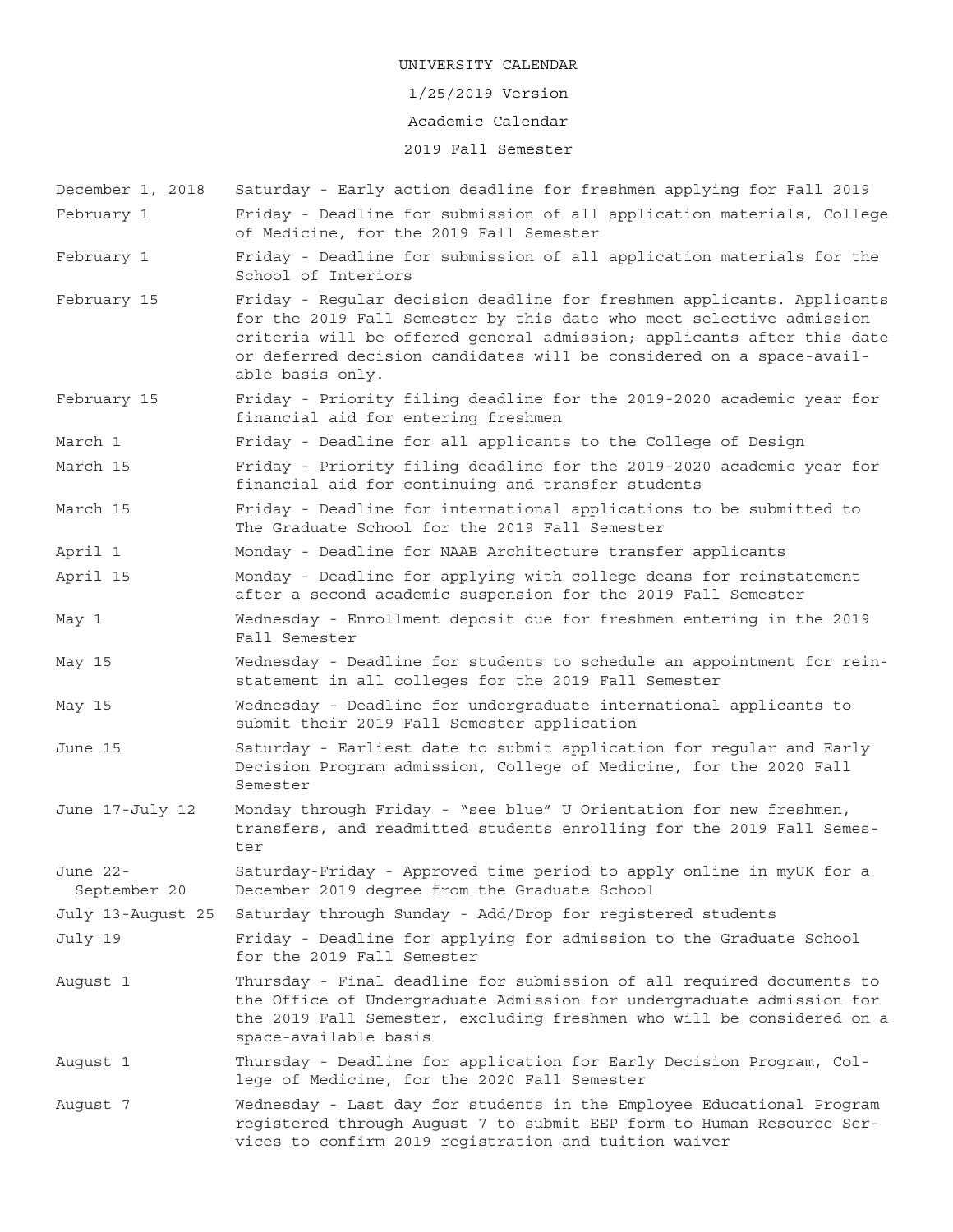## Academic Calendar

## 2019 Fall Semester

- August 19 and 22 Monday and Thursday "see blue" U Orientation and Registration for new freshmen and transfer students who have been cleared for admission but did not priority register
- August 19-23 Monday through Friday Registration for new program graduate students
- August 19-23 Monday through Friday Fall registration for new undergraduate and new program graduate students who entered the University in the 2019 Summer Session
- August 20-21 Tuesday and Wednesday "see blue" U Orientation and Registration for new international students who have been cleared for admission but did not priority register
- August 20-23 Tuesday through Friday Fall registration for new post-baccalaureate students admitted for the 2019 Summer Session or the 2019 Fall Semester
- August 21-25 Wednesday through Sunday K Week for all new undergraduate students
- August 22 Thursday Payment deadline of registration fees and/or housing and dining fees – if total amount due is not paid as indicated on the account statement, a late payment fee of 1.5 percent of the amount past due will be assessed
- August 23 Friday "see blue" U Orientation and Registration for readmission and non-degree students who have been cleared for admission but did not priority register
- August 23-28 Friday through Wednesday Approved time period for students to change academic majors (note: please check with college for admission deadline)
- August 25 Sunday Last day a student may officially drop a course or cancel registration with the University Registrar for a full refund of fees
- August 26 Monday First day of classes
- August 26-30 Monday through Friday Late registration for returning students who did not priority register and new applicants cleared late for admission. A late fee is assessed for students who register late.
- August 30 Friday Last day to add a class for the 2019 Fall Semester
- August 30 Friday Last day to officially withdraw from the University or reduce course load and receive an 80 percent refund

September 2 Monday - Labor Day – Academic Holiday

September 4 Wednesday - Last day for students in the Employee Educational Program who registered and/or changed schedules after August 7 to submit EEP form to Human Resource Services to confirm 2019 Fall Semester registration and tuition waiver

September 13 Friday - Last day to drop a course without it appearing on the student's transcript

- September 13 Friday Last day to change grading option (pass/fail to letter grade or letter grade to pass/fail; credit to audit or audit to credit)
- September 20 Friday Last day for doctoral candidates for a December degree to submit a Notification of Intent to schedule a final examination in The Graduate School
- September 20 Friday Last day to apply for a 2019 Fall Semester Graduate School degree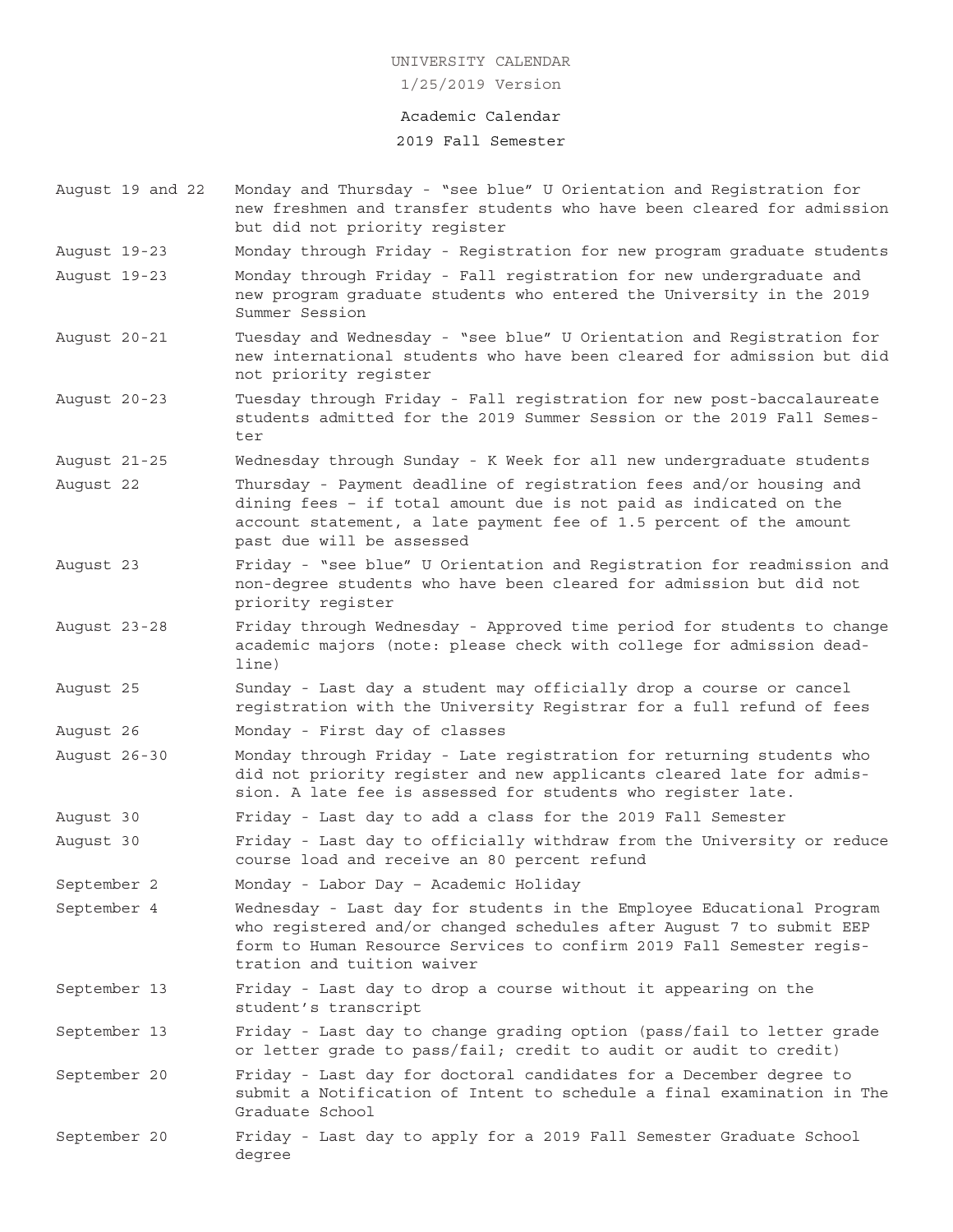### Academic Calendar

## 2019 Fall Semester

- September 20 Friday Last day to officially withdraw from the University or reduce course load and receive a 50 percent refund
- September 24 Tuesday Deadline for submission of application and all required documents to the Office of Undergraduate Admission and University Registrar for change of residency status for 2019 Fall Semester
- September 30- Monday through Wednesday Students are prohibited from changing November 27 academic majors
- October 14-28 Monday through Monday Midterm Grading window is open. The mid-term grading window will close at midnight on October 28.
- October 15 Tuesday Deadline for submission of application and all required documents to the Office of Undergraduate Admission for undergraduate applicants planning to attend November "see blue" U Orientation (including registration for spring classes)
- October 21 Monday Midterm of 2019 Fall Semester

October 28-29 Monday and Tuesday - Fall Break – Academic Holiday

- November 1 Friday Last day for filing an application for a December 2020 undergraduate or graduate degree online in myUK
- November 4 Monday Deadline for completed AMCAS application, College of Medicine, for the 2020 Fall Semester
- November 4- Monday through Tuesday Priority registration for the 2020 Spring January 14, 2020 Semester. Add/Drop for registered students for the 2020 Spring Semester.
- November 6 Wednesday Last day to withdraw from the University or reduce course load. Students can withdraw or reduce course load after this date only for "urgent non-academic reasons."
- November 14 Thursday Last day candidates for a December 2019 degree can schedule a final examination in the Graduate School
- November 22 Friday 2020 Spring Semester "see blue" U Orientation for new and readmitted undergraduate students
- November 27-30 Wednesday through Saturday Thanksgiving Academic Holidays
- November 28 Thursday Last day candidates for a December 2019 graduate degree can sit for a final examination
- December 1 Sunday Deadline for submission of application and receipt of all materials for admission, readmission or transfer to the College of Law for the 2020 Spring Semester
- December 1 Sunday Early action deadline for freshmen applying for admission for the 2020 Fall Semester
- December 9 Monday Deadline for applying for admission to the Graduate School for the 2020 Spring Semester
- December 9-23 Monday through Monday Final Grading window is open. The final deadline for submission of grades online in the grading portal is midnight, December 23.
- December 11 Wednesday Last day for students in the Employee Program registered through December 11 to submit EEP form to Human Resource Services to confirm 2020 Spring Semester registration and tuition waiver
- December 13 Friday Last day of classes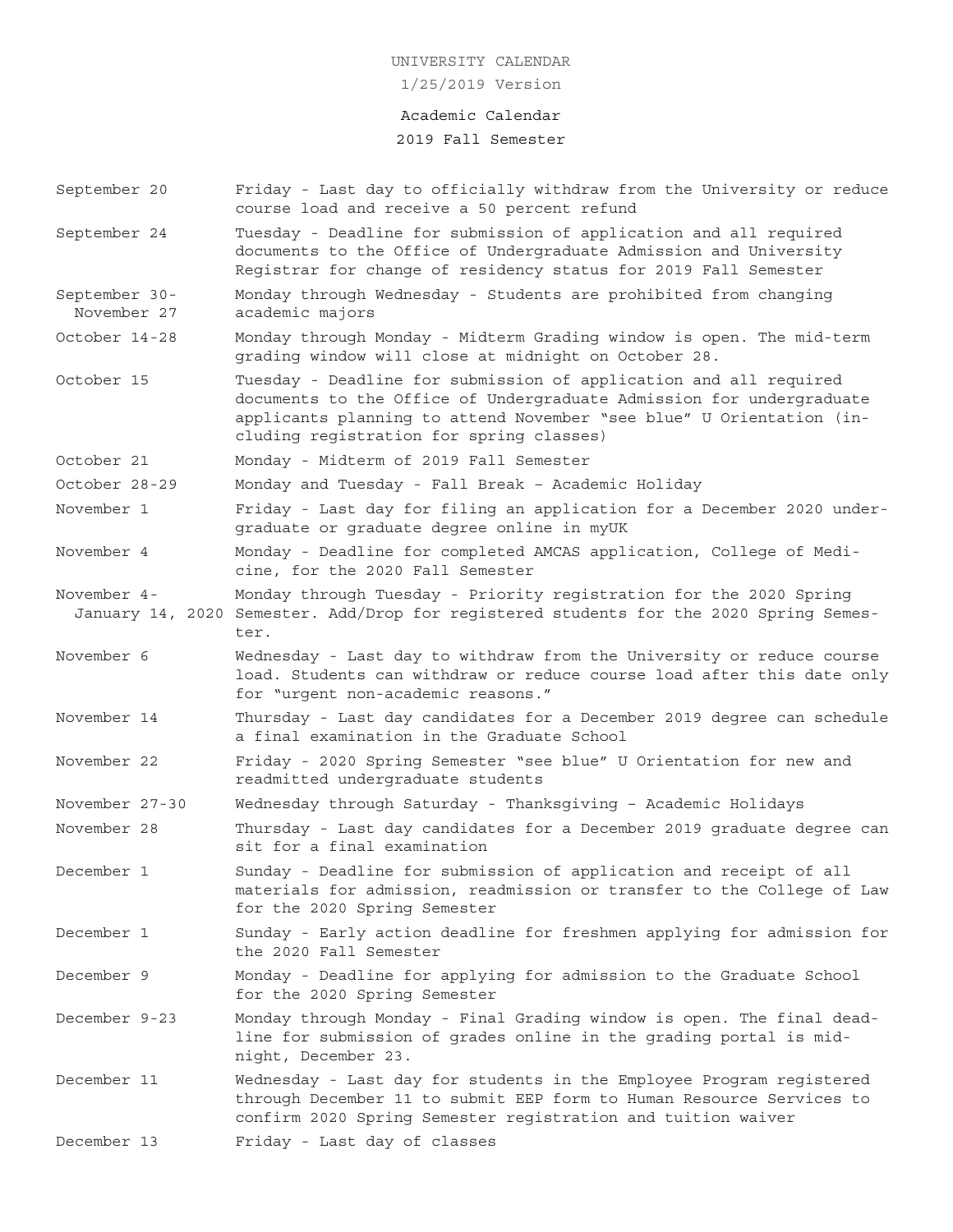## Academic Calendar

# 2019 Fall Semester

| December 13    | Friday - Last day candidates for December 2019 degree to submit the-<br>sis/dissertation (ETD) for format review to the Graduate School via<br>UKnowledge                                                        |
|----------------|------------------------------------------------------------------------------------------------------------------------------------------------------------------------------------------------------------------|
| December 16-20 | Monday through Friday - Final Examinations                                                                                                                                                                       |
| December 20    | Friday - Last day for candidates for a a December 2019 degree to sub-<br>mit final revised thesis/dissertation (EDT) for acceptance by the<br>Graduate School for those students who first submitted December 13 |
| December 20    | Friday - End of 2019 Fall Semester                                                                                                                                                                               |
| December 20    | Friday - December Commencement                                                                                                                                                                                   |
| December 23    | Monday - Final deadline for submission of grades online in the grading<br>portal is 5 p.m.                                                                                                                       |

# SUMMARY OF TEACHING DAYS, FALL SEMESTER 2019

|           | Mon. | Tues. | Wed. | Thurs. Fri. |    | Sat. |           | Teaching Days |
|-----------|------|-------|------|-------------|----|------|-----------|---------------|
| August    |      |       |      |             |    |      | Auqust    | 6             |
| September | 4    | 4     | 4    | 4           | 4  | 4    | September | 24            |
| October   |      | 4     | 5    | 5           | 4  | 4    | October   | 25            |
| November  | 4    | 4     |      |             | 4  | 4    | November  | 22            |
| December  | 2    |       |      |             |    |      | December  | 11            |
| Totals    | 14   | 15    | 15   | 15          | 15 | 14   |           | 88            |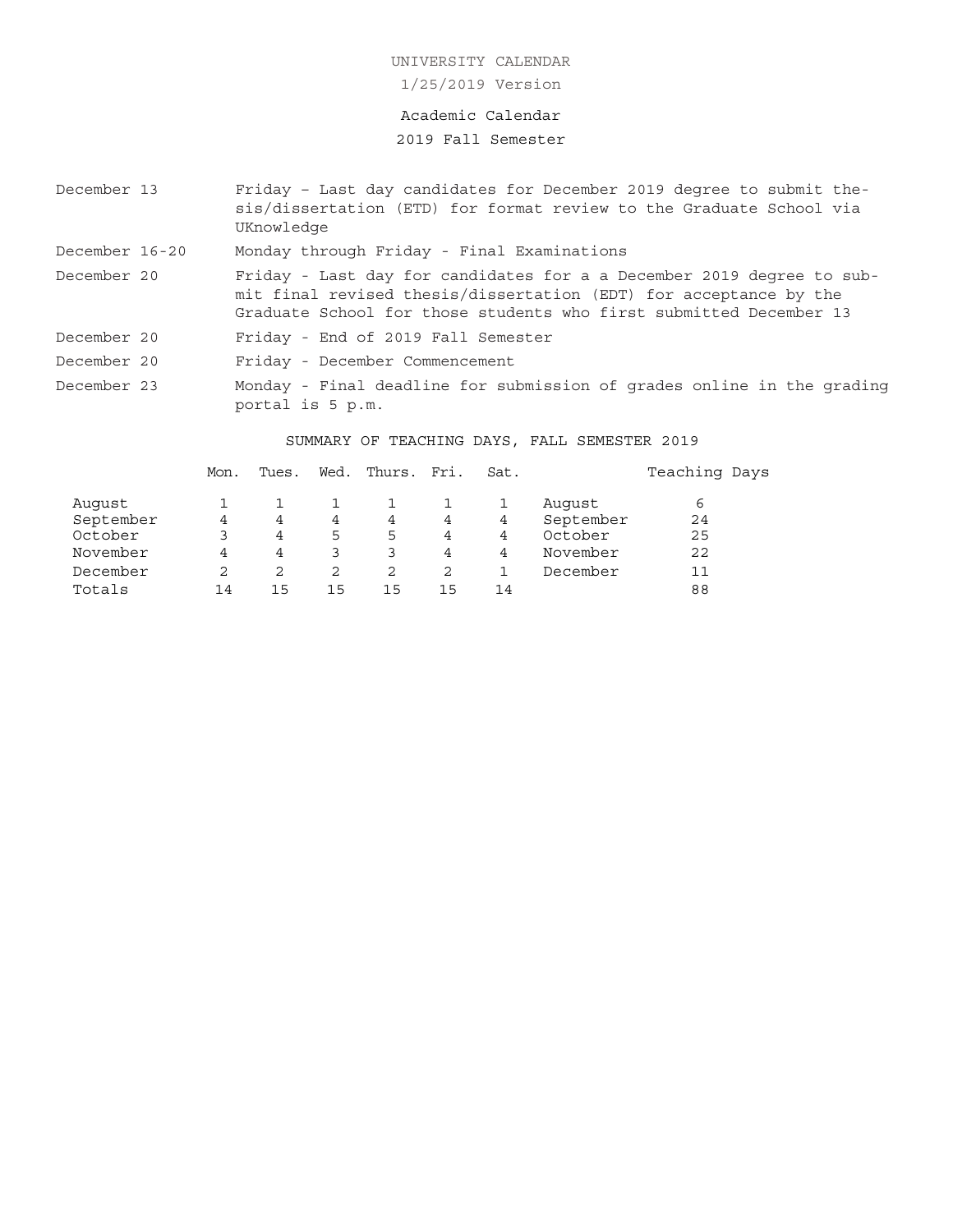1/25/2019 Version

# Academic Calendar

# 2019-2020 Winter Intersession

| October 15, 2019           | Tuesday - Priority deadline for admission to the Winter Intersession                                                                                                                                                                  |
|----------------------------|---------------------------------------------------------------------------------------------------------------------------------------------------------------------------------------------------------------------------------------|
| November 4-<br>December 22 | Monday through Sunday - Priority registration for Winter Intersession                                                                                                                                                                 |
| November 22, 2019          | Friday - Winter Intersession registration for newly-admitted students                                                                                                                                                                 |
| December 20, 2019          | Friday - Deadline for admission to the Winter Intersession                                                                                                                                                                            |
| December 20, 2019          | Friday - Last day a student may drop a course or cancel registration<br>with the University Registrar for a full refund of fees                                                                                                       |
| December 22, 2019          | Sunday - Payment deadline of registration fees and/or housing and<br>dining fees - if total amount is not paid as indicated on the account<br>statement, a late payment fee of 1.5 percent of the amount past due<br>will be assessed |
| December 23, 2019          | Monday - First day of class                                                                                                                                                                                                           |
| December 23, 2019          | Monday - Last day to add a class for the 2019-2020 Winter Intersession                                                                                                                                                                |
| December 23, 2019          | Monday - Last day to officially withdraw from the University or reduce<br>course load and receive an 80 percent refund                                                                                                                |
| January 1, 2020            | December 25, 2019- Wednesday through Wednesday - Academic Holidays                                                                                                                                                                    |
| January 2, 2020            | Thursday - Last day to officially withdraw from the University or<br>reduce course load and receive a 50 percent refund                                                                                                               |
| January 2, 2020            | Thursday - Last day to drop a course without it appearing on the<br>student's transcript                                                                                                                                              |
| January 2, 2020            | Thursday - Last day to change a grading option (pass/fail to letter<br>grade or letter grade to pass/fail; credit to audit or audit to<br>credit)                                                                                     |
| January 2, 2020            | Thursday - Last day to withdraw from the University or reduce course<br>load. Students can withdraw or reduce course load after this date only<br>for urgent non-academic reasons.                                                    |
| January 14, 2020           | Tuesday - Final Examinations                                                                                                                                                                                                          |
| January 14, 2020           | Tuesday - End of 2019-2020 Winter Intersession                                                                                                                                                                                        |
| January 17, 2020           | Friday - Final deadline for submission of grades online in the grading<br>portal is 5 p.m.                                                                                                                                            |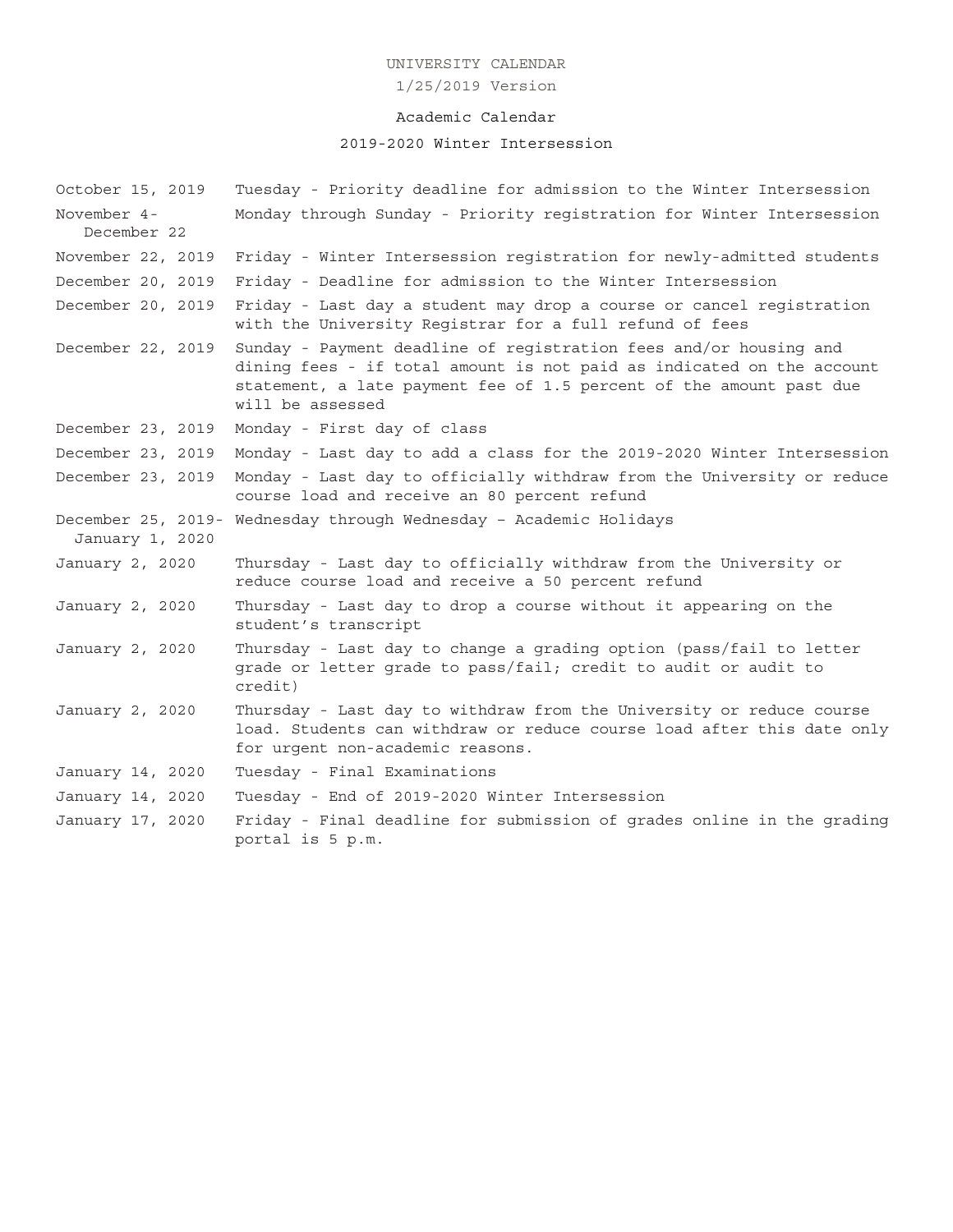# Academic Calendar

### 2020 Spring Semester

- February 15, 2019 Friday Priority filing deadline for the 2019-2020 academic year for financial aid for entering freshmen
- March 15, 2019 Friday Priority filing deadline for the 2019-2020 academic year for financial aid for continuing and transfer students
- August 15, 2019 Thursday Deadline for international applications to be submitted to the Graduate School for the 2020 Spring Semester
- September 15, 2019 Sunday Deadline for applying with college deans for reinstatement after a second academic suspension for the 2020 Spring Semester
- September 22- Sunday through Wednesday Approved time period to apply in myUK for a February 26 May 2020 degree from the Graduate School
- October 1, 2019 Tuesday Deadline for students to schedule an appointment for reinstatement in all colleges for the 2020 Spring Semester
- October 15, 2019 Tuesday Deadline for submission of application and all required documents to the Office of Undergraduate Admission for undergraduate applicants planning to attend November "see blue" U Orientation (including registration for spring classes)
- October 15, 2019 Tuesday Deadline for undergraduate international applicants to submit 2020 Spring Semester application
- November 22, 2019 Friday "see blue" U Orientation for freshmen, transfer, readmission students admitted for spring 2020
- December 3, 2019 Tuesday Final deadline for submission of application and all required documents to the Office of Undergraduate Admission for undergraduate admission for the 2020 Spring Semester
- December 9, 2019 Monday Deadline for applying for admission to the Graduate School for the 2020 Spring Semester
- December 11, 2019 Wednesday Last day for students in the Employee Educational Program registered through December 11 to submit EEP form to Human Resource Services to confirm 2020 Spring Semester registration and tuition waiver
- January 8-13 Wednesday through Monday Registration for new program graduate students
- January 9-13 Thursday through Monday Registration for new post-baccalaureate students
- January 10 Friday International Student "see blue" U Orientation
- January 13 Monday "see blue" U Orientation and Registration for new freshmen and transfer students who have been cleared for admission but did not priority register including registration for Evening and Weekend
- January 14 Tuesday Last day a student may officially drop a course or cancel registration with the University Registrar for a full refund of fees
- January 14 Tuesday "see blue" U Orientation and Registration for readmission and non-degree students including registration for Evening and Weekend
- January 15 Wednesday First day of classes
- January 15-22 Wednesday through Wednesday Late registration for returning students who did not priority register and new applicants cleared late for admission. A late fee is assessed for students who register late.
- January 20 Monday Martin Luther King Birthday Academic Holiday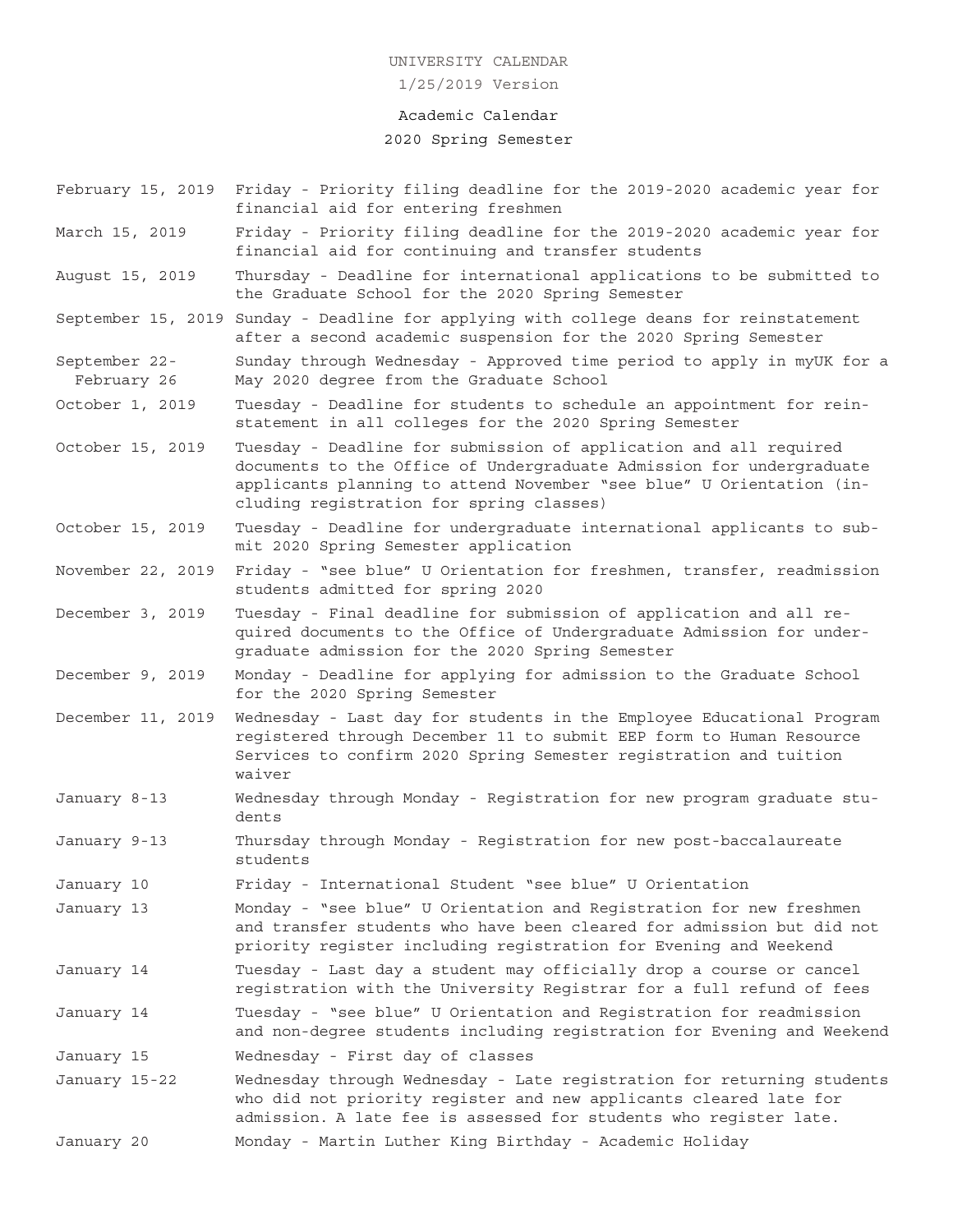### Academic Calendar

## 2020 Spring Semester

January 22 Wednesday - Last day to add a class for the 2020 Spring Semester January 22 Wednesday - Last day to officially withdraw from the University or reduce course load and receive an 80 percent refund January 22 Wednesday - Last day for students in the Employee Educational Program who registered and/or changed schedules after December 11 to submit EEP form to Human Resource Services to confirm 2020 Spring Semester registration and tuition waiver January 22 Wednesday - Payment deadline of registration fees and/or housing and dining fees – if total amount due is not paid as indicated on the account statement, a late payment fee of 1.5 percent of the amount past due will be assessed February 1 Saturday - Deadline for international applications to be submitted to the Graduate School for the 2020 Fall Semester February 1 Saturday - Preferred deadline for submitting application for admission to the College of Dentistry for the 2020 Fall Semester February 5 Wednesday - Last day to drop a course without it appearing on the student's transcript February 5 Wednesday - Last day to change grading option (pass/fail to letter grade or letter grade to pass/fail; credit to audit or audit to credit) February 12 Wednesday - Last day to officially withdraw from the University or reduce course load and receive a 50 percent refund February 13 Thursday - Deadline for submission of application and all required documents to the Office of Undergraduate Admission and University Registrar for change of residency status for 2020 Spring Semester February 20 Thursday - Last day for doctoral candidates for a May 2020 degree to submit a Notification of Intent to schedule a final examination in the Graduate School March 2-16 Monday through Monday - Midterm Grading window is open. The mid-term grading window will close at midnight on March 16. March 2-April 22 Monday through Wednesday – Students are prohibited from changing academic majors March 3 Tuesday - Last day for submission of application for admission to the College of Law for the 2020 Fall Semester March 9 Monday - Midterm of 2020 Spring Semester March 16-21 Monday through Saturday - Spring Vacation – Academic Holidays March 20 Wenesday - Last day for filing an application for a May 2020 undergraduate or graduate degree online in myUK March 30- Monday through Sunday - Priority registration for the 2020 Fall June 21 Semester and the 2020 Summer Session. Add/Drop period for all students registered for Fall 2020. April 3 Friday - Last day to withdraw from the University or reduce course load. Students can withdraw or reduce course load after this date only for "urgent non-academic reasons." April 9 Thursday - Last day for candidates for a May 2020 degree to schedule a final examination in the Graduate School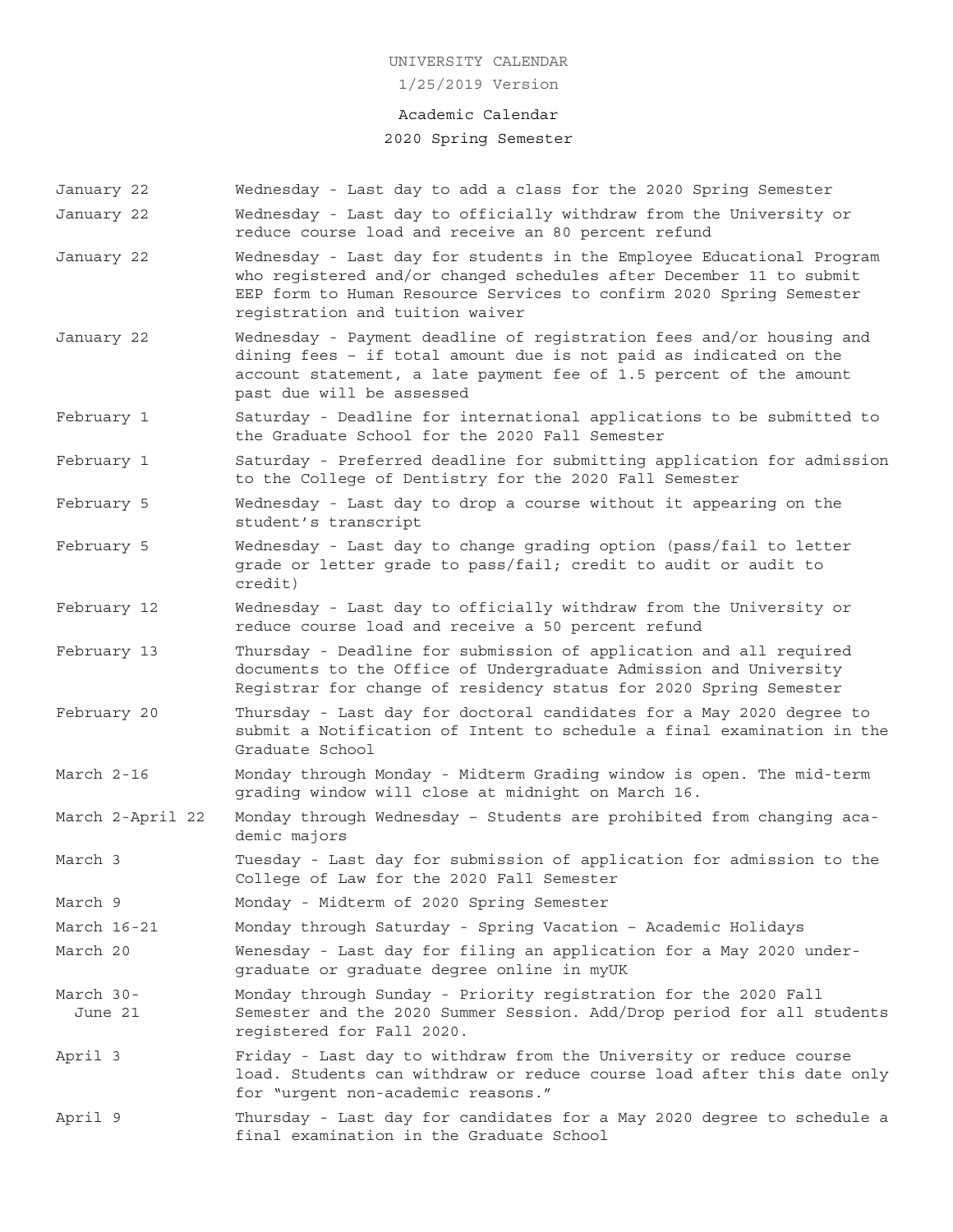1/25/2019 Version

## Academic Calendar

## 2020 Spring Semester

- April 10 Friday Deadline for applying for admission to the Graduate School for the 2020 Summer Session
- April 23 Thursday Last day for candidates for a May 2020 graduate degree to sit for a final examination
- April 27-May 11 Monday through Monday Final Grading window is open. The final deadline for submission of grades online in the grading portal is midnight, May 11.
- May 1 Friday Last day of classes
- May 1 Friday Last day candidates for a May 2020 degree to submit thesis/ dissertation (ETD) for format review to the Graduate School via UKnowledge
- May 4-8 Monday through Friday Final Examinations
- May 8 Friday End of 2020 Spring Semester
- May 8 Friday Last day for candidates for a May 2020 degree to submit final revised thesis/dissertation (EDT)for acceptance by the Graduate School for those students who first submitted May 1
- May 9 Saturday Commencement
- May 11 Monday Final deadline for submission of grades online in the grading portal is 5 p.m.
- May 11-August 21 Monday through Friday College of Pharmacy 15-Week Summer Term

## SUMMARY OF TEACHING DAYS, SPRING SEMESTER 2020

|          | Mon.                     |    |    | Tues. Wed. Thurs. Fri. Sat. |                |                          |          | Teaching Days |  |
|----------|--------------------------|----|----|-----------------------------|----------------|--------------------------|----------|---------------|--|
| January  |                          |    |    | 3                           | 3              | -2                       | January  | 14            |  |
| February | 4                        | 4  | 4  | 4                           | 4              | 5                        | February | 25            |  |
| March    | 4                        | 4  | 3  |                             |                | 3                        | March    | 20            |  |
| April    | 4                        | 4  | 5. | 5                           | $\overline{4}$ | 4                        | April    | 26            |  |
| May      | $\overline{\phantom{a}}$ |    |    | $\overline{\phantom{0}}$    |                | $\overline{\phantom{m}}$ | May      |               |  |
| Totals   | 1 ว                      | 14 | 15 | 15                          | 15             | 14                       |          | 86            |  |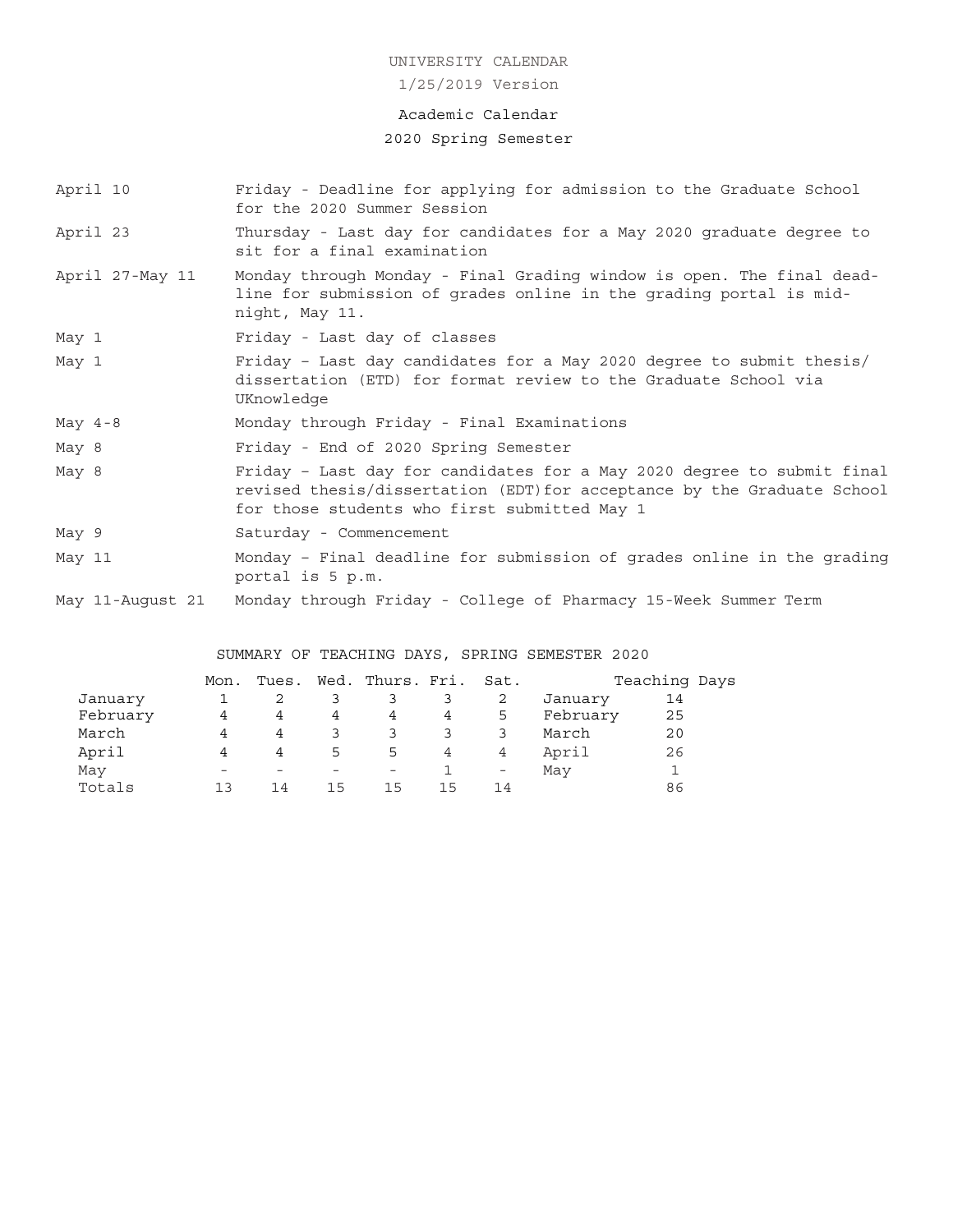1/25/2019 Version

### Academic Calendar

## 2020 Summer Session

- February 22- Saturday through Saturday Approved time period to apply online in June 20 myUK for an August 2020 degree from the Graduate School
- March 15 Sunday Priority filing deadline for financial aid for the 2020 Summer Session
- April 11 Saturday Deadline for applying for admission to the Graduate School for the 2020 Summer Session
- April 15 Wednesday Deadline for submission of application and all required documents to the Office of Undergraduate Admission for undergraduate admission for the 2020 Summer Session
- April 28-May 11 Tuesday through Monday 2020 Summer Session registration and add/drop continue for students enrolled in the 2020 Spring Semester
- May 11 Monday Beginning of College of Pharmacy 15-week Summer Term
- May 11 Monday "see blue" U Orientation and Registration for new and returning students
- May 12 Tuesday First day of classes
- May 12 Tuesday Last day a student may officially drop a course or cancel registration with the University Registrar for a full refund of fees
- May 12-13 Tuesday through Wednesday Late registration for returning students not already registered and new applicants cleared late for admission. A late fee is assessed to students who register late.
- May 13 Wednesday Last day for students in the Employee Educational Program to submit EEP form to Human Resource Services for tuition waiver for the 2020 Summer Session
- May 19 Tuesday Last day to add a class for the 2020 Summer Session
- May 19 Tuesday Last day to officially withdraw from the University or reduce course load and receive an 80 percent refund
- May 22 Friday Payment deadline of registration fees and/or housing and dining fees - if total amount due is not paid as indicated on the account statement, a late payment fee of 1.5 percent of the amount past due will be assessed
- May 25 Monday Memorial Day Academic Holiday
- May 30 Saturday Last day to drop a course without it appearing on the student's transcript
- May 30 Saturday Last day to change grading option (pass/fail to letter grade or letter grade to pass/fail; credit to audit or audit to credit)
- June 3 Wednesday Last day to officially withdraw from the University or reduce course load and receive a 50 percent refund
- June 10 Wednesday Deadline for submission of application and all required documents to the Office of Undergraduate Admission and University Registrar for change of residency status for the 2020 Summer Session
- June 20 Saturday Last day to submit application for degree to receive an August 2020 degree in the Graduate School
- June 20 Saturday Last day for doctoral candidates for the August 2020 degree to submit a Notification of Intent to schedule a final exam